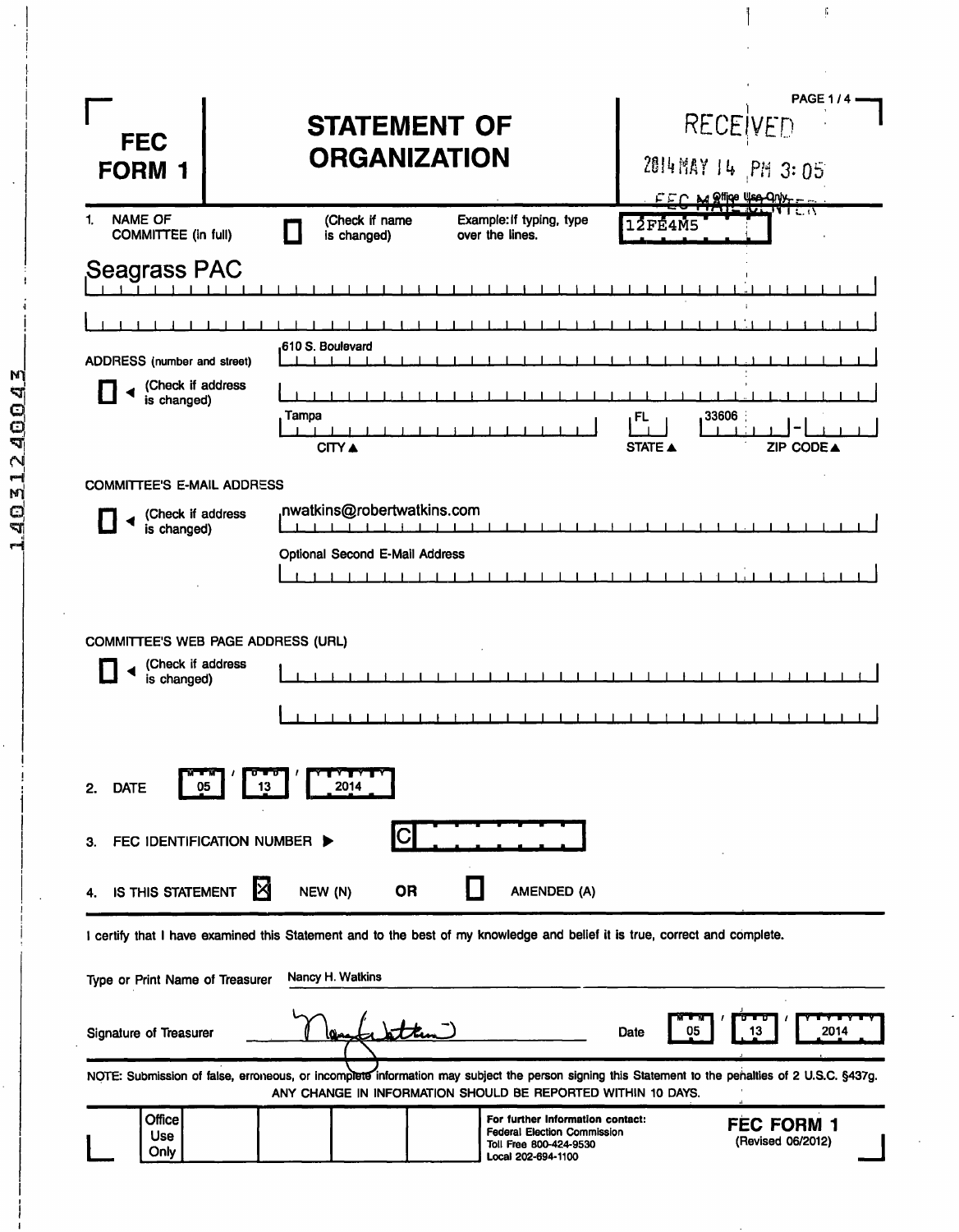$\Gamma$ 

 $\bar{z}$ 

|           |                                       | FEC Form 1 (Revised 02/2009)                                                                                                                                                                                                | Page 2                                   |
|-----------|---------------------------------------|-----------------------------------------------------------------------------------------------------------------------------------------------------------------------------------------------------------------------------|------------------------------------------|
|           |                                       | <b>TYPE OF COMMITTEE</b>                                                                                                                                                                                                    |                                          |
|           |                                       | <b>Candidate Committee:</b>                                                                                                                                                                                                 |                                          |
| (a)       | $\mathsf{I}$                          | This committee is a principal campaign committee. (Complete the candidate information below.)                                                                                                                               |                                          |
| (b)       | ×,                                    | This committee is an authorized committee, and is NOT a principal campaign committee. (Complete the candidate<br>information below.)                                                                                        |                                          |
|           | Name of<br>Candidate                  |                                                                                                                                                                                                                             |                                          |
|           | Candidate<br><b>Party Affiliation</b> | Office<br>Senate<br>President<br>House<br>Sought:                                                                                                                                                                           | <b>State</b><br>District                 |
| $\left( $ |                                       | This committee supports/opposes only one candidate, and is NOT an authorized committee.                                                                                                                                     |                                          |
|           | Name of<br>Candidate                  |                                                                                                                                                                                                                             |                                          |
|           |                                       | <b>Party Committee:</b>                                                                                                                                                                                                     |                                          |
| (d)       |                                       | (National, State<br>This committee is a<br>or subordinate) committee of the                                                                                                                                                 | (Democratic,<br>Republican, etc.) Party. |
|           |                                       | <b>Political Action Committee (PAC):</b>                                                                                                                                                                                    |                                          |
| (e)       |                                       | This committee is a separate segregated fund. (Identify connected organization on line 6.) Its connected organization is a:                                                                                                 |                                          |
|           |                                       | Corporation<br>Corporation w/o Capital Stock                                                                                                                                                                                | Labor Organization                       |
|           |                                       | H<br>Н<br>Ш<br>Membership Organization<br><b>Trade Asseciation</b>                                                                                                                                                          | Cooperative                              |
|           |                                       | In addition, this committee is a Lobbyist/Registrant PAC.                                                                                                                                                                   |                                          |
| (f)       | X                                     | This committee supports/opposes more than one Federal candidate, and is NOT a separate segregated fund or party                                                                                                             |                                          |
|           |                                       | committee. (i.e., noncormected committee)<br>Ш                                                                                                                                                                              |                                          |
|           |                                       | In addition, this committee is a Lobbyist/Registrant PAC.                                                                                                                                                                   |                                          |
|           |                                       | X<br>In addition, this committee is a Leadership PAC. (Identify sponsor on line 6.)                                                                                                                                         |                                          |
|           |                                       | Joint Fundraising Representative:                                                                                                                                                                                           |                                          |
| (g)       |                                       | This committee collects contributions, pays fundraising expenses and disburses net proceeds for two or more political<br>committees/organizations, at least one of which is an authorized committee of a federal candidate. |                                          |
| (h)       | П                                     | This committee collects contributions, pays fundraising expenses and disburses net proceeds for two or more political<br>committees/organizations, none of which is an authorized committee of a federal candidate.         |                                          |
|           |                                       | Committees Participating in Joint Fundraiser                                                                                                                                                                                |                                          |
|           | 1.                                    | FEC ID number                                                                                                                                                                                                               |                                          |
|           | 2.                                    | FEC ID number                                                                                                                                                                                                               |                                          |
|           | З.                                    | FEC ID number                                                                                                                                                                                                               |                                          |
|           |                                       |                                                                                                                                                                                                                             |                                          |

 $\mathbb{L}$ 

 $\mathcal{X}_0$ 

 $\Box$ 

 $\ddot{\phantom{a}}$ 

 $\ddot{\phantom{0}}$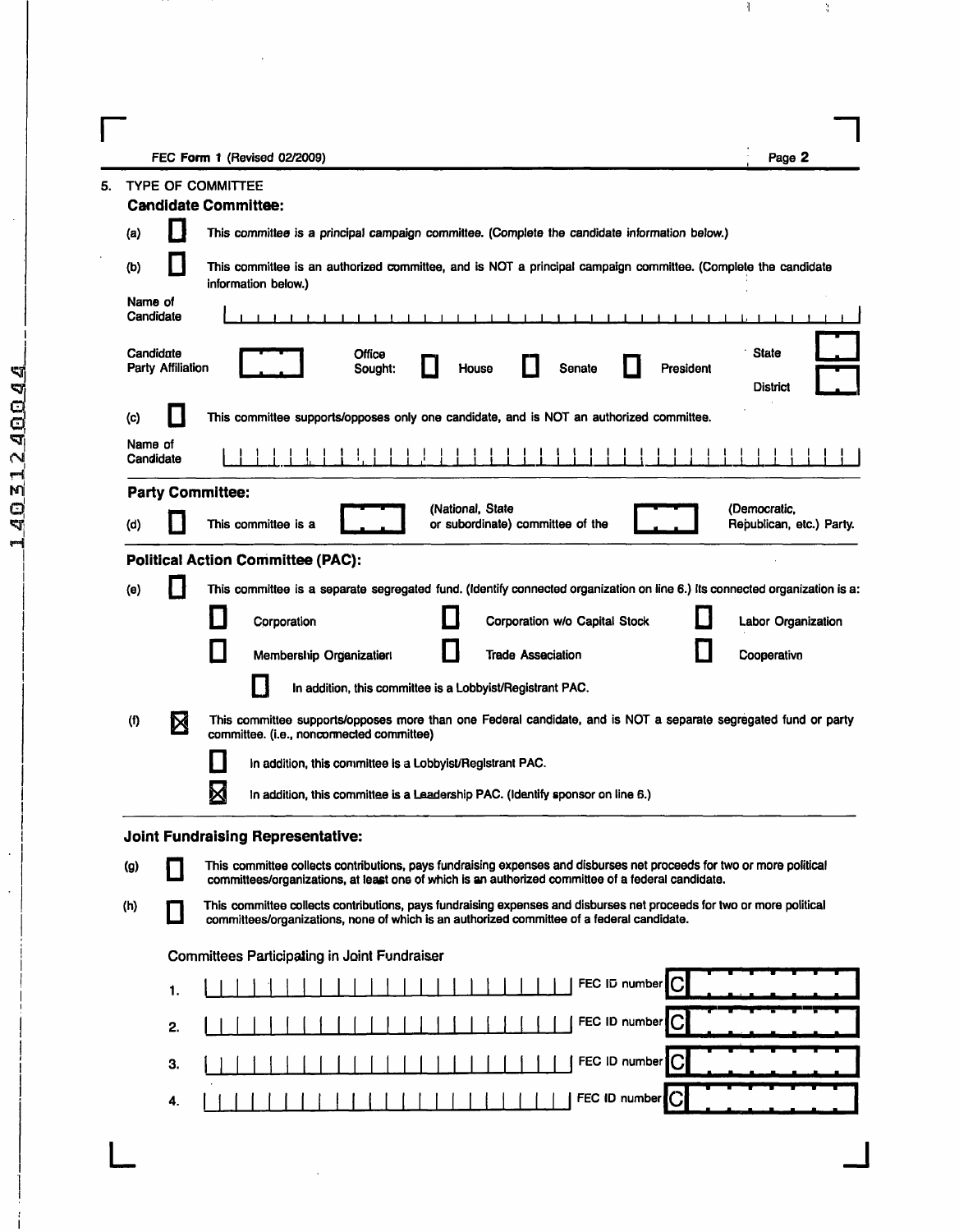| Раое |  |
|------|--|
|      |  |

 $\begin{array}{c} 1 \\ 1 \end{array}$ 

Write or Type Committee Name

## **Seagrass PAC**

Name of Any Connected Organization, Affiliated Committee, Joint Fundraising Representative, or Leadership PAC Sponsor 6.

| David W. Jolly         |                                                                                                                                      |                                 |  |  |  |  |  |
|------------------------|--------------------------------------------------------------------------------------------------------------------------------------|---------------------------------|--|--|--|--|--|
|                        |                                                                                                                                      |                                 |  |  |  |  |  |
| <b>Mailing Address</b> | P. O. Box 1158                                                                                                                       |                                 |  |  |  |  |  |
|                        |                                                                                                                                      |                                 |  |  |  |  |  |
|                        | Indian Rocks Beach                                                                                                                   | 33785<br>FL                     |  |  |  |  |  |
|                        | <b>CITY</b>                                                                                                                          | <b>STATE</b><br><b>ZIP CODE</b> |  |  |  |  |  |
|                        | Connected Organization <b>Affiliated Committee</b> Joint Fundraising Representative <b>X</b> Leadership PAC Sponsor<br>Relationship: |                                 |  |  |  |  |  |

Custodian of Records: Identify by name, address (phone number -- optiomal) and position of the person in possession of committee 7. books and records.

|                          | Nancy H. Watkins                               |  |  |  |  |  |
|--------------------------|------------------------------------------------|--|--|--|--|--|
| <b>Full Name</b>         |                                                |  |  |  |  |  |
| <b>Mailing Address</b>   | .610 S. Boulevard                              |  |  |  |  |  |
|                          |                                                |  |  |  |  |  |
|                          | ,33606<br>FL<br>Tampa                          |  |  |  |  |  |
| <b>Title or Position</b> | <b>ZIP CODE</b><br><b>CITY</b><br><b>STATE</b> |  |  |  |  |  |
| <b>Treasurer</b>         | 813<br>254<br>3369<br>Telephone number         |  |  |  |  |  |

8. Treasurer: List the name and address (phone number -- optional) of the treasurer of the committee; and the name and address of any designated agent (e.g., assistant treasurer).

| Full Name<br>of Treasurer      | Nancy <sub>-H.</sub> Watkins            |
|--------------------------------|-----------------------------------------|
| <b>Mailing Address</b>         | 1610 S. Boulevard                       |
|                                | $\sim$                                  |
|                                | Tampa<br>133606<br>FL.                  |
|                                | <b>CITY</b><br><b>STATE</b><br>ZIP CODE |
| Title or Position<br>Treasurer | 813<br>254<br>3369<br>Telephone number  |

 $\mathbf{I}$ 

i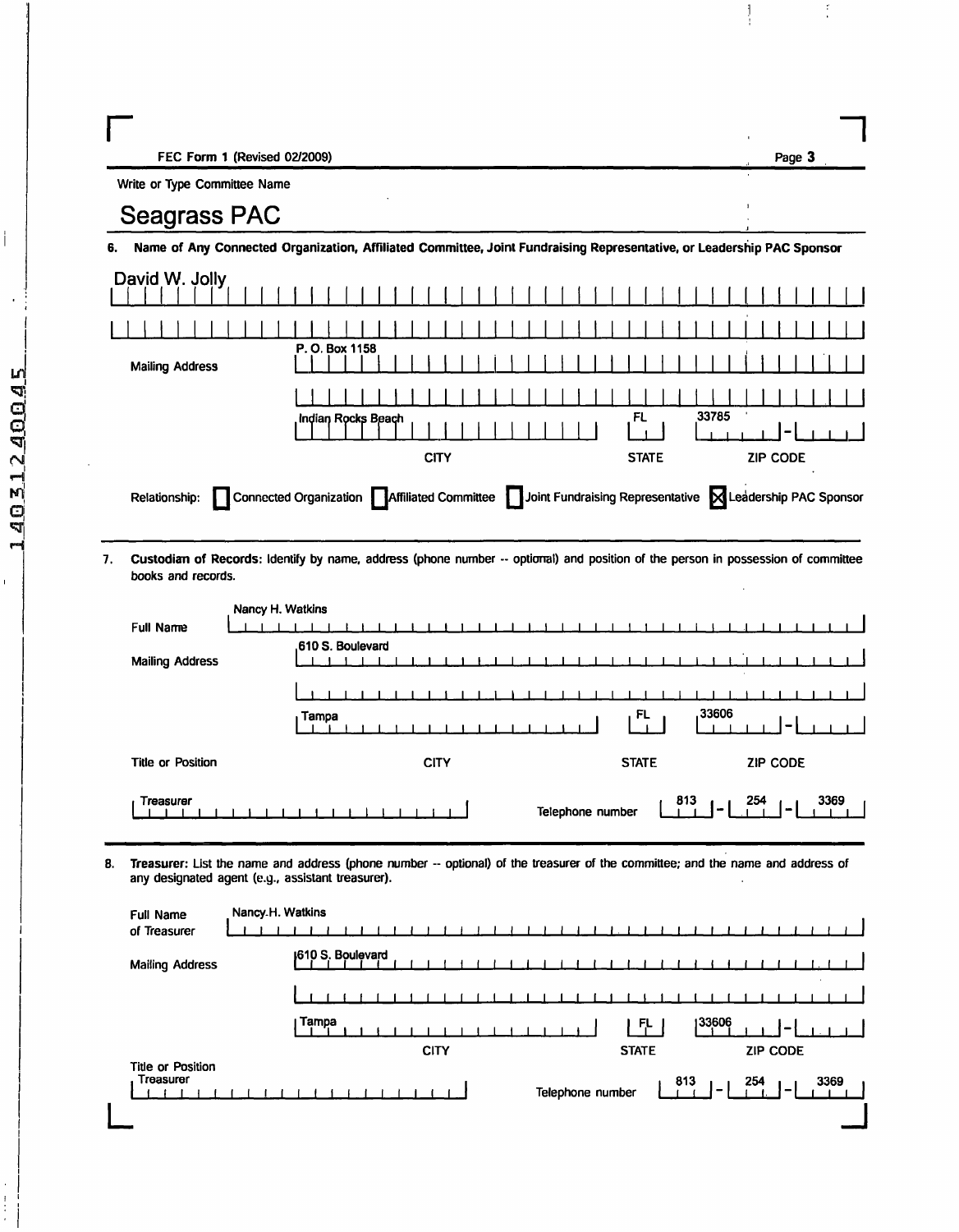FEC Form 1 (Revised 02/2009)

| Full Name of<br>Designated<br>Agent                    | Robert I. Watkins |       |                  |  |  |             |  |  |  |  |                  |              |  |     |         |     |               |                 |  |      |  |
|--------------------------------------------------------|-------------------|-------|------------------|--|--|-------------|--|--|--|--|------------------|--------------|--|-----|---------|-----|---------------|-----------------|--|------|--|
| <b>Mailing Address</b>                                 |                   |       | 610 S. Boulevard |  |  |             |  |  |  |  |                  |              |  |     |         |     |               |                 |  |      |  |
|                                                        |                   |       |                  |  |  |             |  |  |  |  |                  |              |  |     |         |     |               |                 |  |      |  |
|                                                        |                   | Tampa |                  |  |  |             |  |  |  |  |                  | , FL         |  |     | 33606   |     |               | -               |  |      |  |
|                                                        |                   |       |                  |  |  | <b>CITY</b> |  |  |  |  |                  | <b>STATE</b> |  |     |         |     |               | <b>ZIP CODE</b> |  |      |  |
| <b>Title or Position</b><br><b>Assistant Treasurer</b> |                   |       |                  |  |  |             |  |  |  |  | Telephone number |              |  | 813 | $1 - 1$ | 254 | $\mathcal{L}$ |                 |  | 3369 |  |

 $\mathord{\S}$ 

Page 4

Ţ

9. Banks or Other Depositories: List all banks or other depositories in which the committee deposits funds, holds accounts, rents safety deposit boxes or maintains funds.

Name of Bank, Depository, etc.

|                                | The Bank of Tampa               |                          |                 |
|--------------------------------|---------------------------------|--------------------------|-----------------|
| <b>Mailing Address</b>         | <sub>1</sub> 601 Bayshore Blvd. |                          |                 |
|                                |                                 |                          |                 |
|                                | <sub>I</sub> Tampa              | 33606<br>$F_{\parallel}$ |                 |
| ٠                              | <b>CITY</b>                     | <b>STATE</b>             | <b>ZIP CODE</b> |
| Name of Bank, Depository, etc. |                                 |                          |                 |
|                                |                                 |                          |                 |
| <b>Mailing Address</b>         |                                 |                          |                 |
|                                |                                 |                          |                 |
|                                |                                 |                          |                 |
|                                | <b>CITY</b>                     | <b>STATE</b>             | ZIP CODE        |

l,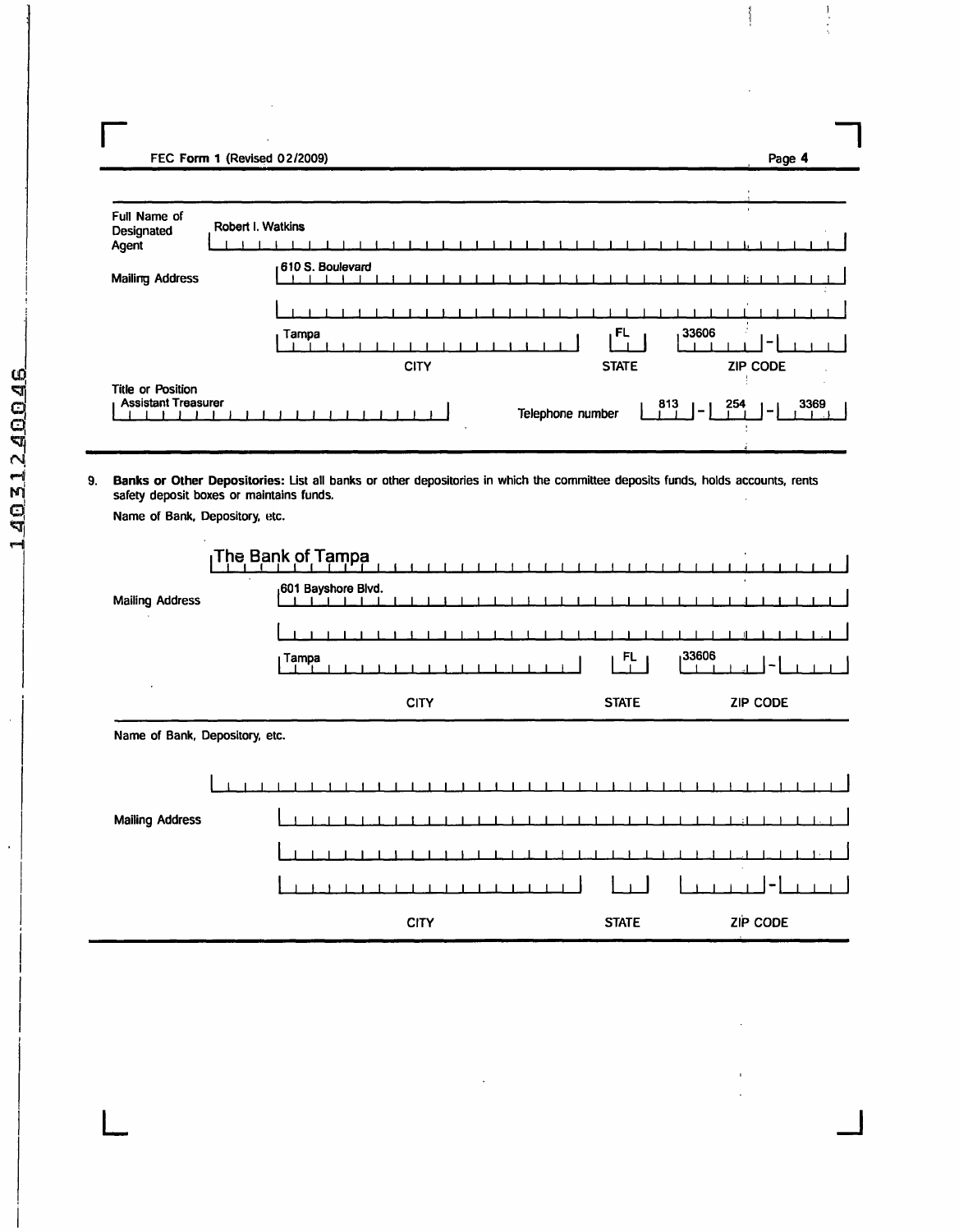